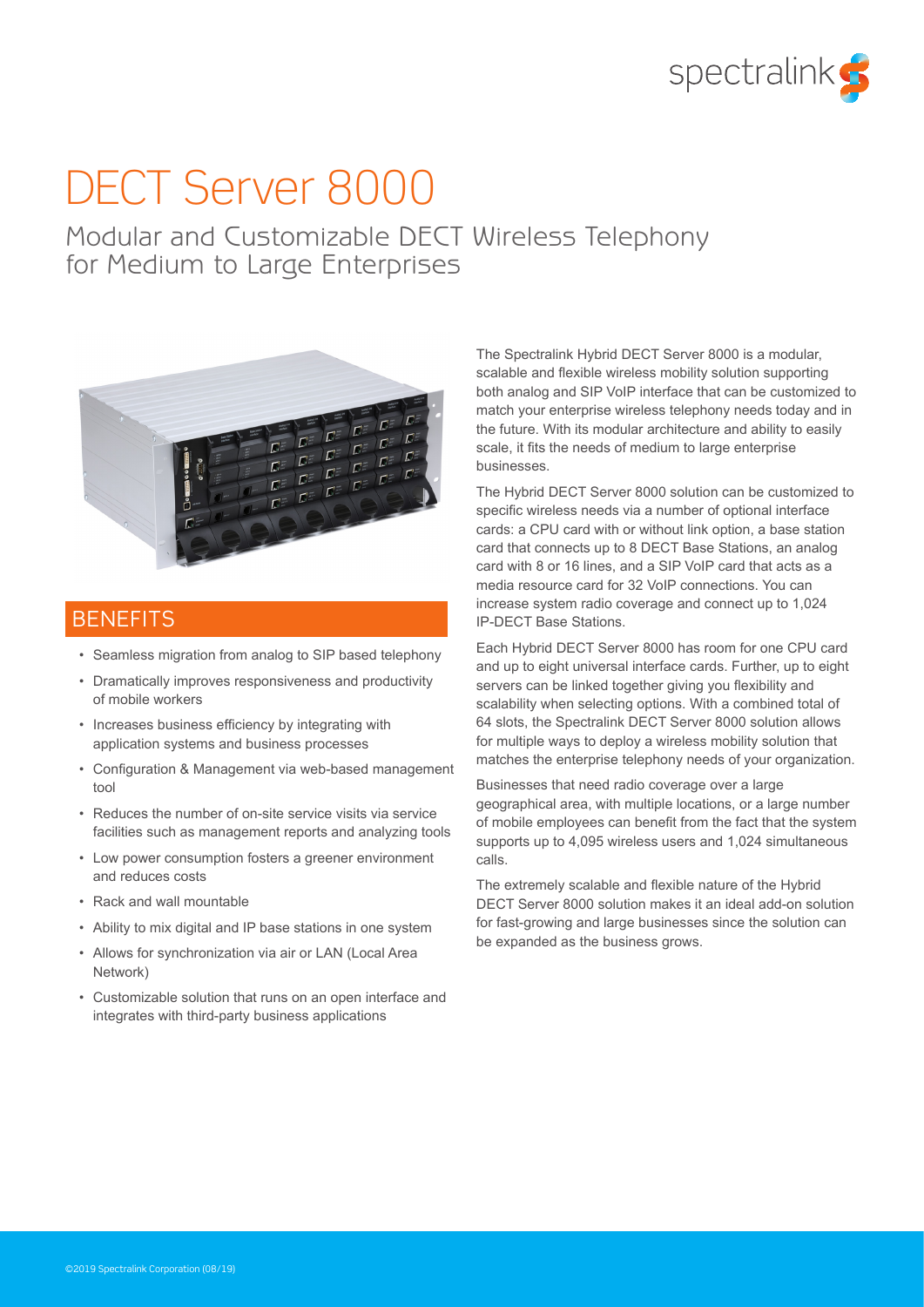# **SPECIFICATIONS**

# **ANALOG LINE SUPPORT**

- CLIP FSK Bell core
- DTMF CLIP
- Loop break
- DTMF transmit
- Dial and busy tone detect

#### **PROTOCOL SUPPORT**

- Session Initiated Protocol (SIP)
- Broadcast Messaging
- Message Service Functions (MSF)
- Event Message Description (EMD)
- Telocator Alphanumeric Protocol 1.8 (TAP)
- XML-RPC

#### **SIP VOIP SUPPORT**

- Basis call
- $\cdot$  CLIP
- Call Hold
- Call Transfer
- Call Waiting
- Music on Hold (MOH)

## **CALL CONTROL PROTOCOL SUPPORT**

• Session Initiated Protocol (SIP)

# **OPERATION AND MAINTENANCE**

- HTTP with digest authentication
- Web based administration and maintenance

# **HTTP WITH DIGEST AUTHENTICATION SYSTEM**

## **ARCHITECTURE**

- Stable system core based on Linux
- Faster access to standard protocols
- CPU card without link option has build-in Media Resource for 8 Channels
- Max. no. of:
	- Registered Spectralink handsets: 4,095
- Simultaneous calls: 1,024
- Simultaneous calls per media resource (G.711 & G. 726): 32
- Spectralink DECT Base Stations: 512
- Spectralink DECT Repeaters: 3 per Base Station
- Spectralink IP-DECT Base Stations: 1,024 (takes up two channels on the media resource card)
- Linked 8000 servers: 8
- Interface cards in one linked system: 64
- INTERFACE CARDS:
	- AB08/16 interface card: 8/16 analog lines
	- BIF08 interface card: drives up to 8 base stations
	- MR32 interface card: media resource card for 32 VoIP connections

# **SUPPORTED CODECS**

- G.711 A-law and µ-law
- G.726 (32kbps 4 bit ADPCM)

# Spectralink DECT Server 8000 Configuration